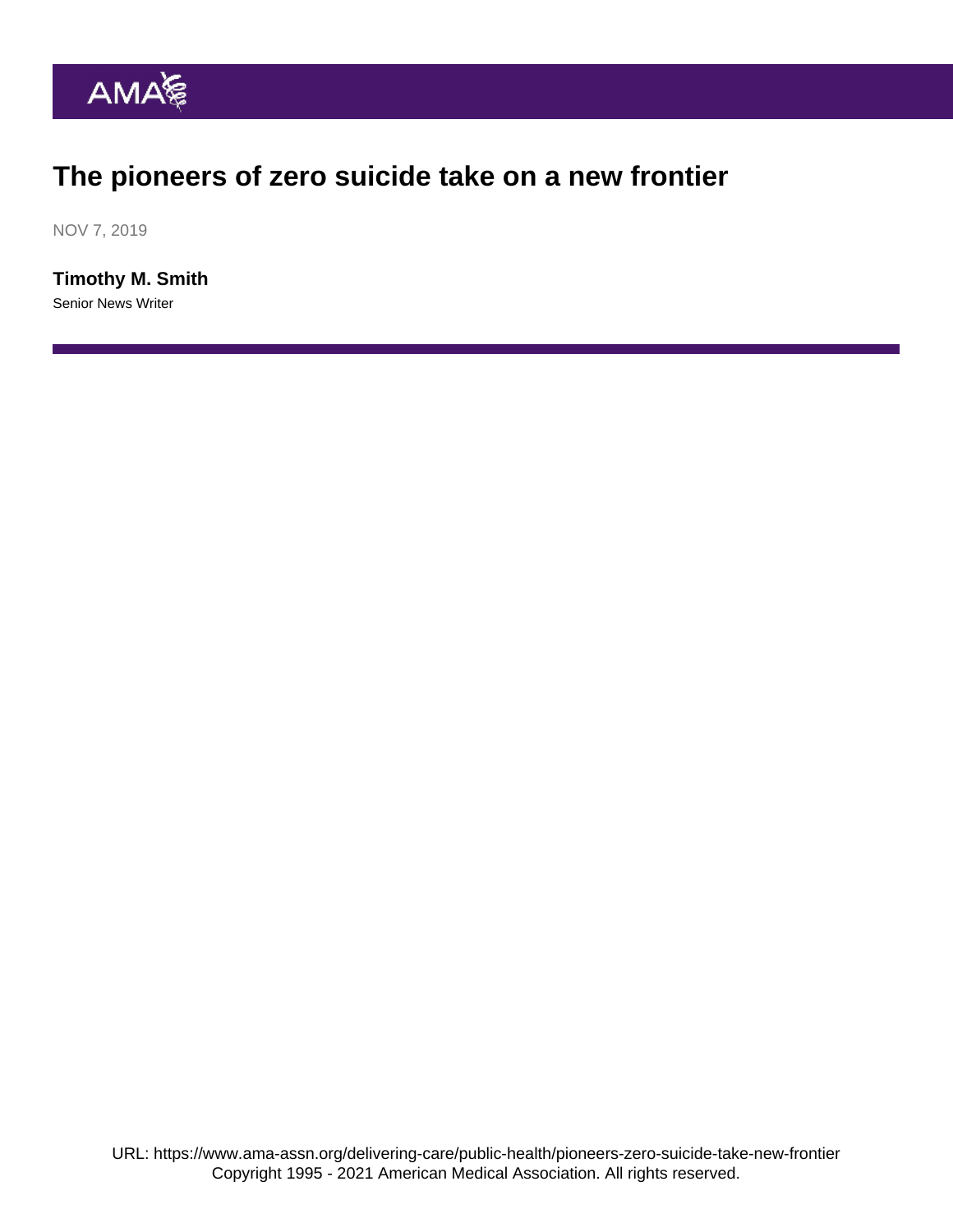URL: <https://www.ama-assn.org/delivering-care/public-health/pioneers-zero-suicide-take-new-frontier> Copyright 1995 - 2021 American Medical Association. All rights reserved.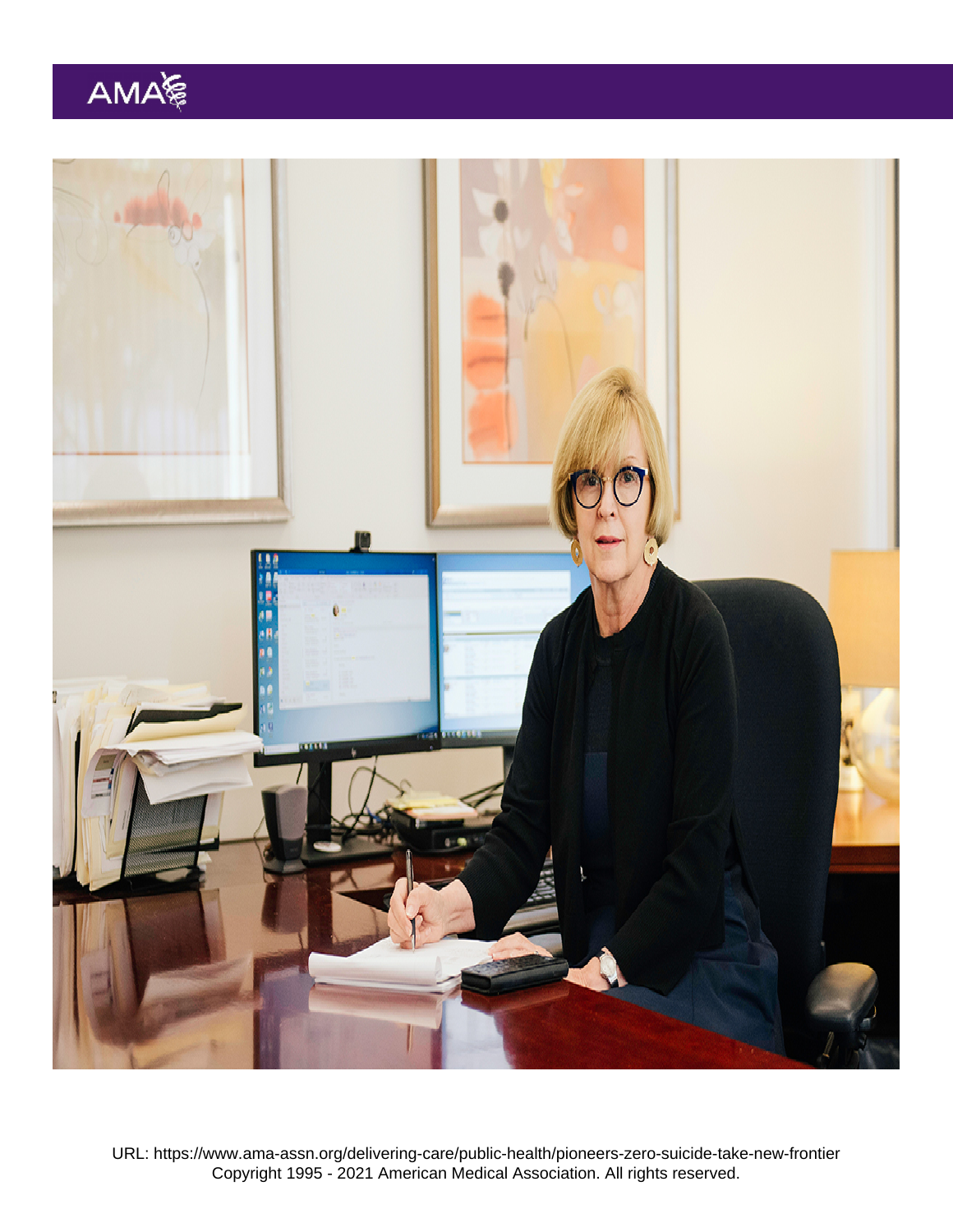Cathrine Frank, MD, chair of Henry Ford's psychiatry/behavioral health service line. Photo courtesy Henry Ford.

On an ordinary morning in 2010, a man in his 50s arrived at a Henry Ford Medical Group office in Detroit for a psychiatry appointment. He too was ordinary—middle class, married, two kids. He hunted in his spare time. Lots of Michiganders do.

But in the last few years he'd had several hospitalizations for depression, and he had once attempted suicide. He was there for a checkup. His wife was with him.

"Do you have any guns in the home?" his psychiatrist when taking a history.

"Yes, a rifle. I like to hunt," the man replied.

The psychiatrist explained the risks, including that once you've had three major depressive episodes—as this man had—your risk of having another is around 90%, and that firearms account for more than half of all suicides in the U.S.

"I'm hoping we can get the gun out of your home," the psychiatrist said. "Do you have anyone you can give it to?"

"Yes, I have a brother. He works in law enforcement," the man said, and he promised to take care of it.

Soon after, the psychiatrist called the man's wife to confirm that the gun was no longer in their home. She confirmed it wasn't.

Over the next several years, the man continued in treatment and improved significantly through a combination of psychotherapy and medication, and his depression went into remission. His psychiatrist set his checkups for every six months.

"If you notice any problems," the psychiatrist told the man and his wife, "give me a call."

Then one evening, the man's wife came home and found him cleaning his gun. Hunting season was coming up, so she didn't think much of it. She put herself to bed. Shortly after, she was awakened by a gunshot. He had killed himself.

"He had been doing well for a couple of years," his wife later told the psychiatrist. "We didn't think the gun mattered anymore, so we gave it back to him."

## A goal of zero suicides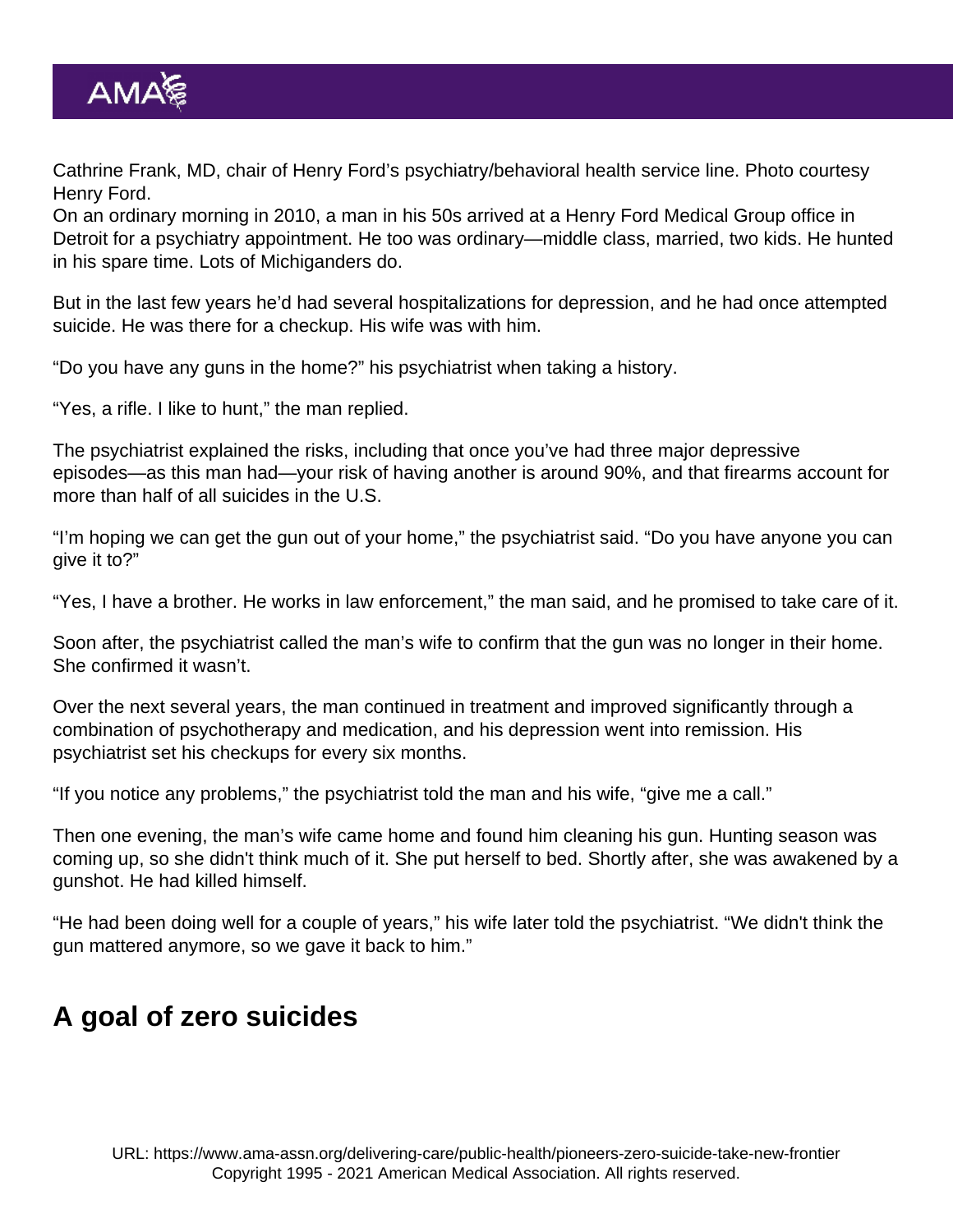By then, stories like this were vanishingly rare in Henry Ford's behavioral health patient population. In fact, in the previous year, not a single mental health patient had died of suicide.

This wasn't accidental or just a blip in outcomes. Zero suicides was the top-level goal when the behavioral health services division imagined its Perfect Depression Care initiative, in 1999. It grew out of a challenge from a grantor: Create a program that would demonstrate "perfect health care."

"Our psychiatry team had a long debate about what they could do for patients diagnosed with depression and what they could do about suicide specifically," says Cathrine Frank, MD, chair of Henry Ford's psychiatry/behavioral health service line and one of the architects of the zero suicides concept. "One of the questions they asked themselves was, 'What's the acceptable number of suicides in the population we're managing?' They decided the only perfect outcome would be zero suicides, so we designed a program to try to eliminate it entirely."

It wouldn't be easy in Detroit, where many people keep firearms not just for hunting but also for personal safety. In addition, there was a dearth of research on how individuals had used health care prior to killing themselves.

But the psychiatry staff had several things going for them. For starters, suicide is often a very impulsive act, and restricting access to lethal means is an evidence-based intervention to reduce suicide risk. Frequent discussion of weapons in the home—and corresponding weapons sweeps by family members—would become a cornerstone of the initiative.

"Contrary to conventional wisdom, talking about weapons or how a person envisions dying doesn't put suicidal thoughts in their heads," says Dr. Frank, who first joined Henry Ford in 1986. "It does, however, give their doctors and other care providers an opportunity to intervene by having the patient remove those items that they might use to end their lives."

It can also be diagnostic. If a patient reveals, for example, that he used to keep a firearm in a gun safe but he recently moved it to the closet, or under the bed, or into a drawer in a bedside table, that can indicate a change in his intent.

Improving access to care is another evidence-based intervention to prevent suicides, so the medical group tested new models of care, which included drop-in group visits, same-day evaluations by psychiatrists and department-wide certification in cognitive behavior therapy, and it redesigned patient encounters to reflect the assumption that every patient with a mental illness has increased suicide risk.

Still, some within the medical group thought the goal was unrealistic, even ridiculous. Prior to the initiative, the suicide rate for Henry Ford mental health patients was 100 per 100,000.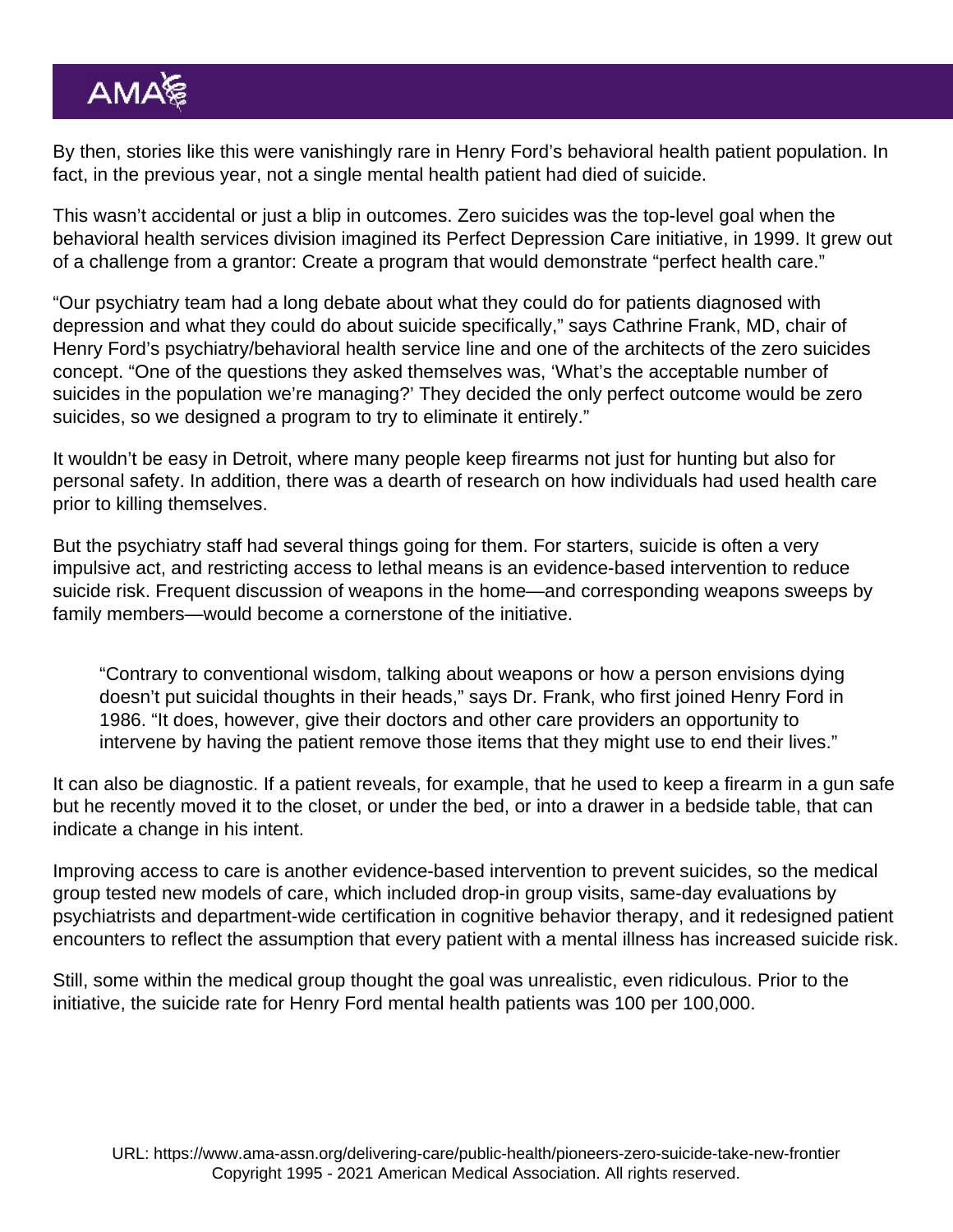Yet by the first year that the initiative was fully implemented, 2002, it had already produced an 80% reduction. And by 2009, that moonshot—zero suicides—had been achieved. And for the period 1999–2010, the average annual suicide rate was cut by two-thirds, while the suicide rate among Michigan's general population had steadily increased.

In part because of Henry Ford's [demonstrable success](https://jamanetwork.com/journals/jamapsychiatry/fullarticle/2091661) with Perfect Depression Care, the zero-suicide concept has since been implemented across the country. That success includes the fact that Perfect Depression Care has had no negative impact on the financial condition of Henry Ford's Behavioral Health Services division.

## Forging the missing link

Suicide prevention is only one focus of Henry Ford's gun-safety efforts. One of the challenges delaying broader gun-safety efforts is a lack of reliable data.

"The NRA pushed the Dickey Amendment through Congress in 1996, and that pretty much ended research on gun violence by the CDC," says William A. Conway, MD, executive vice president of Henry Ford Health System and CEO of Henry Ford Medical Group, referring to the National Rifle Association and the U.S. Centers for Disease Control and Prevention. "And then similar legislation passed in 2012 aimed at the NIH (National Institutes of Health)."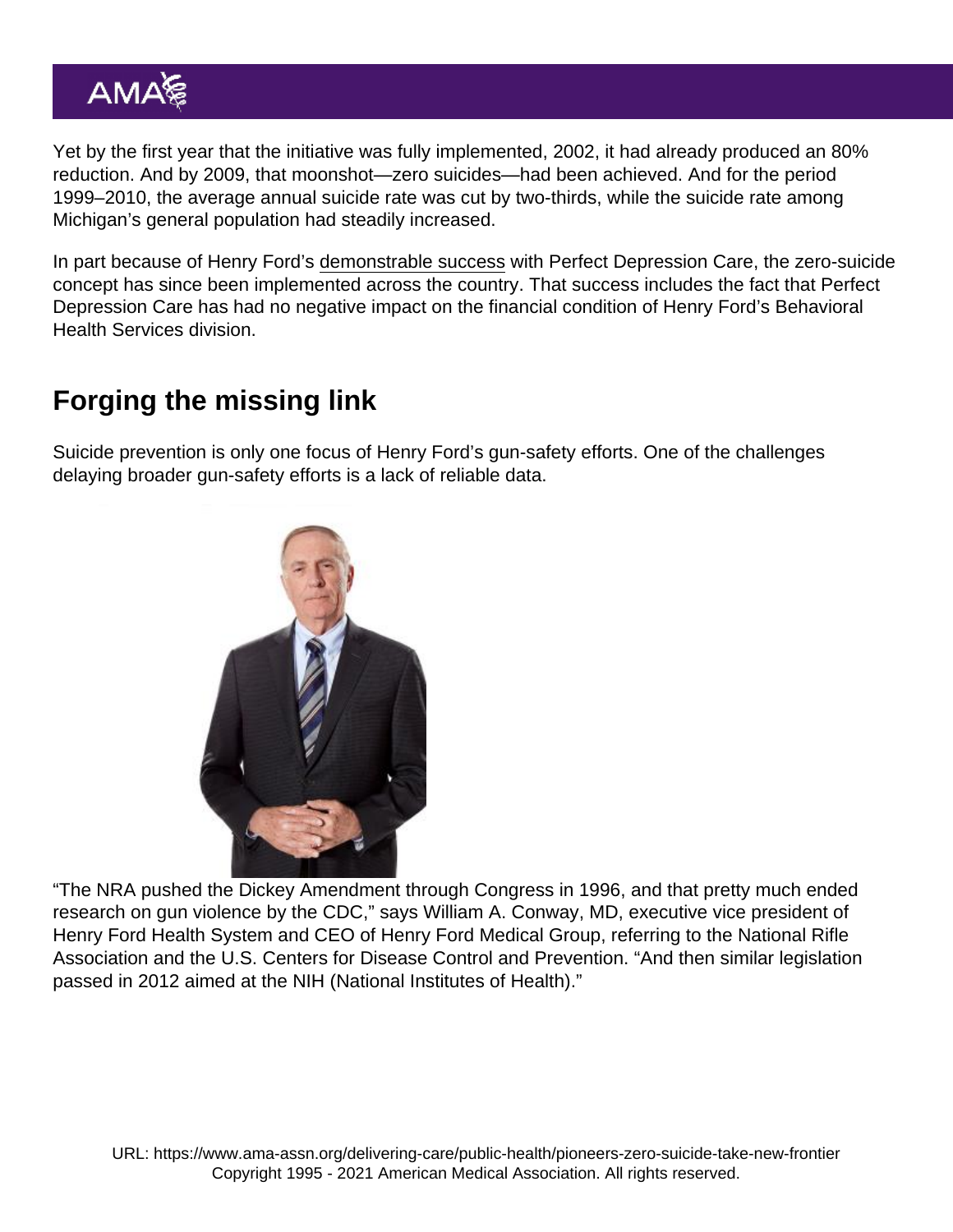A [study](https://jamanetwork.com/journals/jama/fullarticle/2595514) published in JAMA in 2017 noted that "although the legislation does not ban gun-related research outright, it has been described as casting a pall over the research community." The study examined federal funding and the frequency of research published on the 30 leading causes of death in the U.S. and found both the funding and the publication of gun violence research to be disproportionately low. Gun violence received just 1.6% of the predicted \$1.4 billion in funding, and relative to mortality rates, it was the least-researched cause of death.

A provision dropped into a 2018 federal omnibus bill gave a green light to the CDC to study gun violence, but as Dr. Conway noted in a Modern Healthcare [commentary](https://www.modernhealthcare.com/article/20180328/NEWS/180329907/guest-commentary-where-s-the-funding-to-support-cdc-research-into-gun-violence) soon after, Congress would still need to appropriate funding. It never did.

"The epidemiological research is an important part of this," says Dr. Conway, a pulmonologist who did his internal medicine residency and a pulmonary medicine fellowship at Henry Ford in the '70s. "For a disease that kills nearly 40,000 people a year, we have very little knowledge of its causes. We've been pushing hard to get support from the CDC, but that could be a long wait."

Given all this, Henry Ford has moved ahead with a robust research program that has included studies on:

- **Treatment utilization before suicide.**
- The association of firearm suicide with general medical, mental health and demographic risk factors, as well as substance-use disorders and previous suicide attempts.
- The feasibility of firearm safety promotion in pediatrics.
- The challenges of population-based measurement of suicide-prevention activities across multiple health systems.

The last of these, funded by the NIH, is a five-year study being conducted at Henry Ford and five Kaiser Permanente health systems—in California, Colorado, Oregon and Washington. It's the largest and most comprehensive assessment ever of suicide prevention interventions in the U.S.

## A shared experience

While suicide prevention has been integrated into Henry Ford's medical operations for some time—for example, by having behavioral health staff in emergency departments and psychiatrists on call in primary care settings—the broader issue of gun safety became a truly organizationwide focus following the mass shooting at the Marjory Stoneman Douglas High School, in Parkland, Florida, in 2018. Henry Ford physicians were among the thousands who turned out in Detroit for the March for Our Lives, and the medical group's administration immediately began taking on new extra-clinical efforts.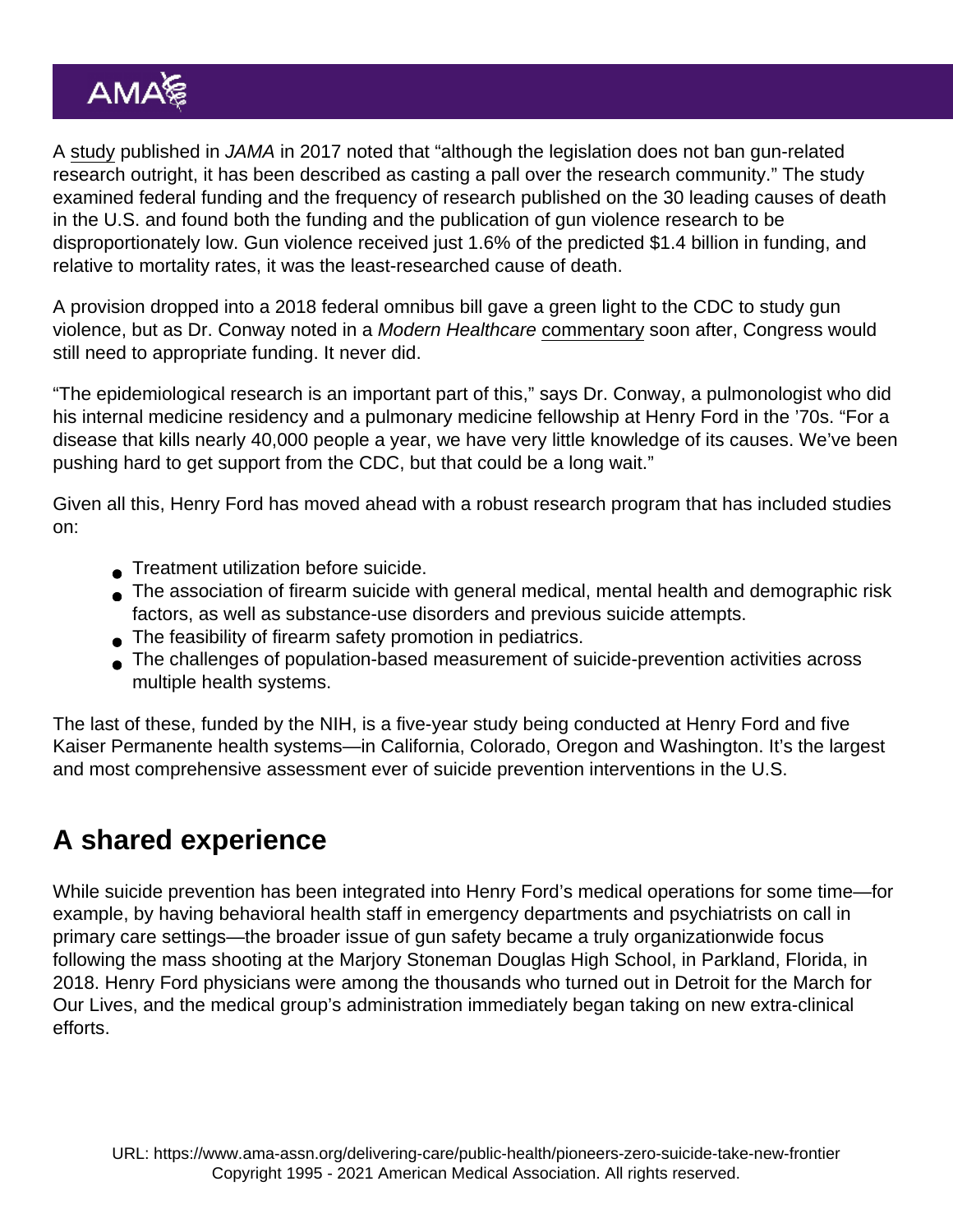These efforts have included a partnership with the Detroit Police Department and Ceasefire Detroit on community education, as well as a collaboration with Wayne State University on an emergency department-based intervention aimed at violence prevention.

"We don't have an office of gun safety or a hierarchy," Dr. Conway says. "This is a virtual leadership group. It's low cost. We're relying on a lot of existing structures in the organization, and a lot of the work is done by email."

Henry Ford's government affairs staffers have also been working their political channels, and Dr. Conway thinks they may be close to a legislative breakthrough. Since Parkland, the nation has suffered at least two dozen other mass shootings, including those this year in El Paso, Texas, and Dayton, Ohio, separated by less than 24 hours. Gun safety is now at the forefront of the nation's consciousness. The AMA has declared gun violence to be a "public health crisis." [Learn more about](https://www.ama-assn.org/topics/gun-violence) [the Association's actions and statements on this issue.](https://www.ama-assn.org/topics/gun-violence)

Dr. Conway believes the U.S. Senate will eventually be pushed to action, adding that he's less sanguine in the short term about state-level efforts. "Michigan has gone backwards on all kinds of issues. We don't see much opportunity there until the next election cycle."

Still, while shootings in Parkland, El Paso and Dayton have added urgency and focus to efforts to improve gun safety, there are, statistically, even more important reasons to tackle the issue.

"Mass shootings, of course, have gotten everybody upset about this, but the vast majority of people are not killed in mass shootings," he says. "We live in a pretty violent society."

It's this universality—the ordinariness of gun violence—that informs much of Henry Ford's advocacy work, including through professional associations, such as the Michigan State Medical Society, the American Hospital Association and the AMA.

Like almost all of his colleagues in those societies, Dr. Conway chose a career in medicine because he enjoys helping people. But he also chose it because his father had been an entrepreneur and he thought he wouldn't enjoy the business world.

"Ironically, now I lead a billion-dollar business with more than 1,300 doctors," he says.

He still considers himself a physician first, but being at the helm of one of the nation's largest and oldest group practices has helped him appreciate the leverage physicians can have when they work as a team.

"If you look at the influence of the NRA, the only thing we have in this country that can rival that is the force of our professional associations," Dr. Conway says. "The NRA said physicians should stay in